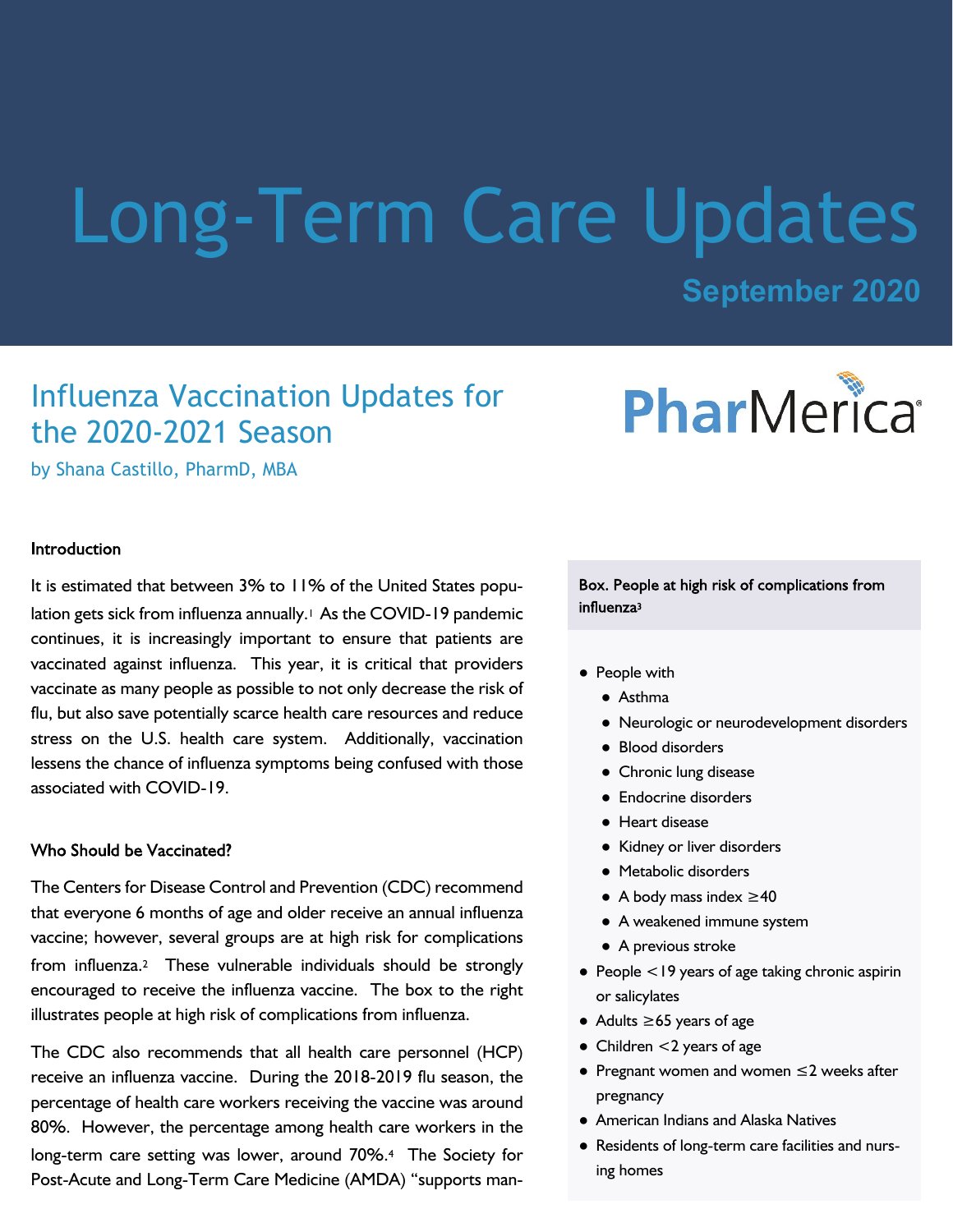datory annual influenza vaccination for all post-acute and long-term care HCP unless there is a medical contraindication." AMDA suggests that the vaccination should be made available at no cost to the employee. Additionally, they recommend that HCP who have not received the vaccine wear personal protective masks when in contact with residents during influenza season.<sup>5</sup>

## **Vaccination Timing**

Despite the presence of COVID-19, the recommendation of vaccination timing has not changed. July and August are still considered too early, especially for elderly patients, because of possible waning immunity. September or October would be ideal months for vaccination; however, the vaccine can be given as long as the virus is still circulating.6 Guidelines suggest that due to COVID-19, influenza vaccination programs may need to adapt to ensure social distancing and accommodate stay-at-home orders. This may necessitate an earlier start to these programs. In this case, the consideration of persons going unvaccinated versus the possibility of waning immunity should be balanced.6 It should be noted that it is not recommended to give a flu vaccine to someone who has confirmed or suspected COVID-19.<sup>2</sup>

# Composition and Availability of the Vaccine

For the 2020-2021 influenza season, almost all virus strains in the vaccine have been updated.6 See Table 1 for vaccine compositions.

| Virus strain                                                  | Trivalent egg-based<br>vaccines | Quadrivalent egg-based<br>vaccines | Cell- or recombinant-<br>based vaccines |
|---------------------------------------------------------------|---------------------------------|------------------------------------|-----------------------------------------|
| A/Guangdong<br>Maonan/SWL1536/2019<br>(HINI) pdm09-like virus | $\mathsf{X}$                    | X                                  |                                         |
| A/Hawaii/70/2019 (HINI)<br>pdm09-like virus                   |                                 |                                    | X                                       |
| A/Hong Kong/2671/2019<br>(H3N2)-like virus                    | X                               | X                                  |                                         |
| A/Hong Kong/45/2019<br>(H3N2)-like virus                      |                                 |                                    | X                                       |
| B/Phuket/3073/2013<br>(Yamagata lineage)-like virus           |                                 | X                                  | X                                       |
| B/Washington/02/2019<br>(B/Victoria lineage)-like virus       | X                               | X                                  | X                                       |

## Table 1. Composition of 2020-2021 influenza vaccines<sup>6</sup>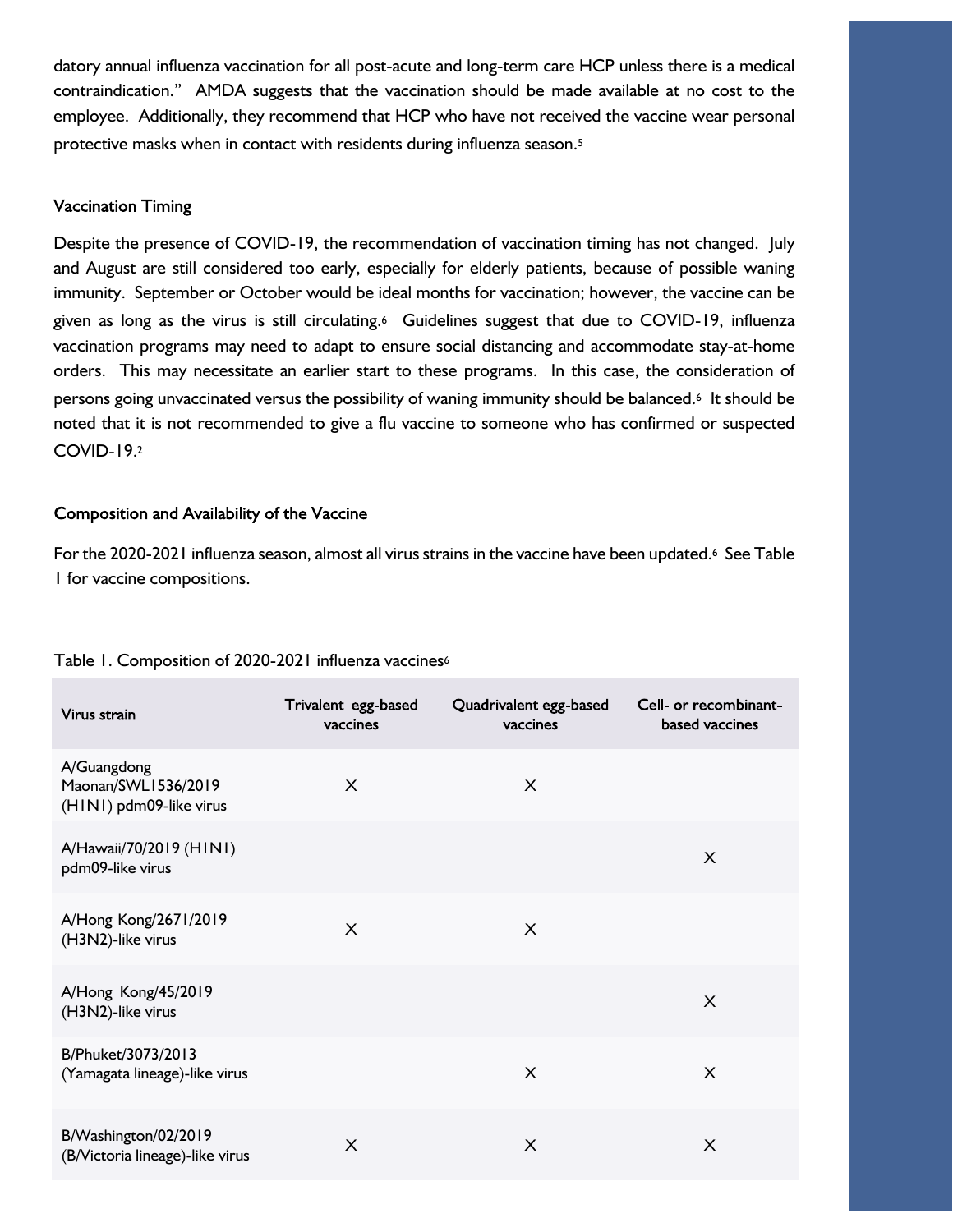For the 2020-2021 influenza season, providers may administer any licensed and age-appropriate vaccine. This would include the inactivated influenza vaccine (IIV), the recombinant influenza vaccine (RIV4), or the live attenuated influenza vaccine (LAIV). There is no recommendation for one vaccine over another when more than one is appropriate for administration.<sup>6</sup> Immunocompromised patients may receive any licensed and age-approved injectable vaccine. Persons 65 years of age and older have the additional option to receive the high-dose or adjuvanted vaccine. While the Advisory Committee on Immunization Practices continues to review data on the efficacy of the high-dose and adjuvanted vaccines, it does not express preference for these over other formulations.<sup>6</sup>

Patients with a history of severe egg allergy can still usually tolerate any flu vaccine. In these patients, the vaccine should be given in a medical setting with health care professionals who are familiar with and can treat allergic reactions, unless RIV4 (Flublok) or the cell-cultured quadrivalent vaccine (Flucelvax) are given, as these are not egg-based.6,7

Two new vaccine formulations are available for the 2020-2021 season and both are approved only for patients 65 years of age and older. Fluzone High-Dose Quadrivalent (HD-IIV4) will be replacing the previous trivalent version. It should be noted that the dose of the new quadrivalent formulation is 0.7mL given intramuscularly (IM) which is higher than the dose for the previously available trivalent formulation. A new Fluad Quadrivalent formulation is also available for this season. The trivalent version will continue to be available; both the quadrivalent and trivalent formulations contain the adjuvant, MF59.6 See Table 2 for vaccines available for the 2020-2021 season.

| <b>Brand name</b>                                                            | Route      | Approved age    | Dose                                                       |  |  |
|------------------------------------------------------------------------------|------------|-----------------|------------------------------------------------------------|--|--|
| Quadrivalent Inactivated Influenza Vaccine (IIV4)                            |            |                 |                                                            |  |  |
| Standard dose, egg-based                                                     |            |                 |                                                            |  |  |
| Afluria Quadrivalent                                                         | IM         | $\geq 6$ months | 6-35 months: 0.25 mL<br>$\geq$ 36 months: 0.5 mL           |  |  |
| <b>Fluarix Quadrivalent</b>                                                  | <b>IM</b>  | $\geq$ 6 months | $0.5$ mL                                                   |  |  |
| FluLaval Quadrivalent                                                        | IM         | $\geq 6$ months | $0.5$ mL                                                   |  |  |
| <b>Fluzone Quadrivalent</b>                                                  | IM         | $\geq 6$ months | 6-35 months: 0.25 mL or 0.5 mL<br>$\geq$ 36 months: 0.5 mL |  |  |
| Standard dose, cell culture-based (ccllV4)                                   |            |                 |                                                            |  |  |
| Flucelvax Quadrivalent                                                       | IM         | $\geq$ 4 years  | $0.5$ mL                                                   |  |  |
| Standard dose, egg-based with adjuvant (allV4)                               |            |                 |                                                            |  |  |
| <b>Fluad Quadrivalent</b>                                                    | IM         | $\geq 65$ years | $0.5$ mL                                                   |  |  |
| High dose, egg-based (HD-IIV4)                                               |            |                 |                                                            |  |  |
| <b>Fluzone Quadrivalent</b>                                                  | IM         | $\geq 65$ years | $0.7$ mL                                                   |  |  |
| Trivalent Inactivated Influenza Vaccine (IIV3)                               |            |                 |                                                            |  |  |
| Standard dose, egg-based with adjuvant (allV3)                               |            |                 |                                                            |  |  |
| Fluad                                                                        | IM         | $\geq 65$ years | $0.5$ mL                                                   |  |  |
| Quadrivalent Inactivated Influenza Vaccine, Recombinant Hemagglutinin (RIV4) |            |                 |                                                            |  |  |
| Flublok Quadrivalent                                                         | IM         | $\geq$ 18 years | $0.5$ mL                                                   |  |  |
| Quadrivalent Live Attenuated Influenza Vaccine, Egg-Based (LAIV4)            |            |                 |                                                            |  |  |
| <b>FluMist Quadrivalent</b>                                                  | Intranasal | 2-49 years      | 0.1 mL in each nostril                                     |  |  |

#### Table 2. Influenza vaccines available for the 2020-2021 season<sup>6</sup>